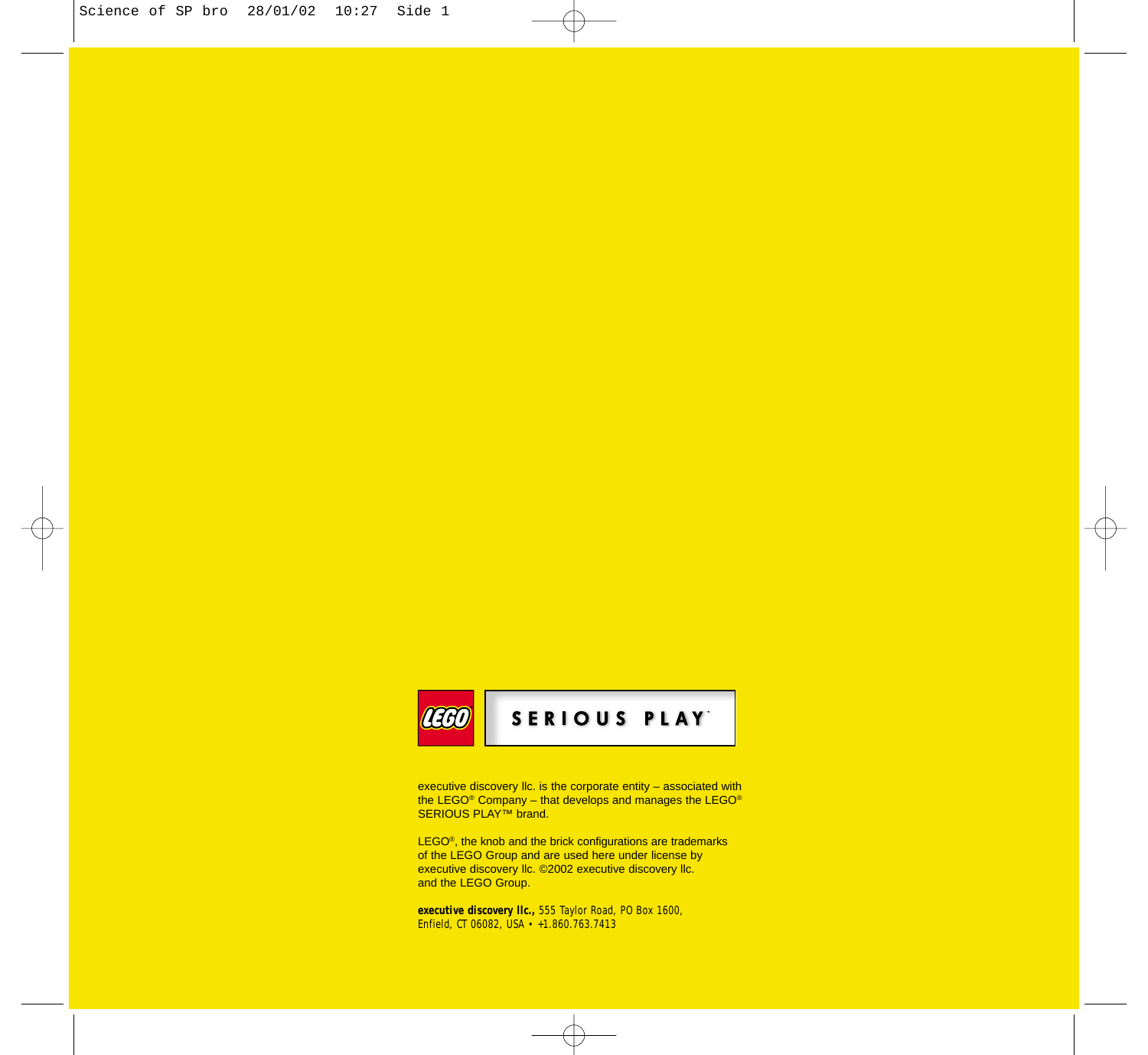# **The Science of LEGO® SERIOUS PLAY™**



Play

**Construction** 

**Imagination** 

 The LEGO Group www.seriousplay.com



SERIOUS PLAY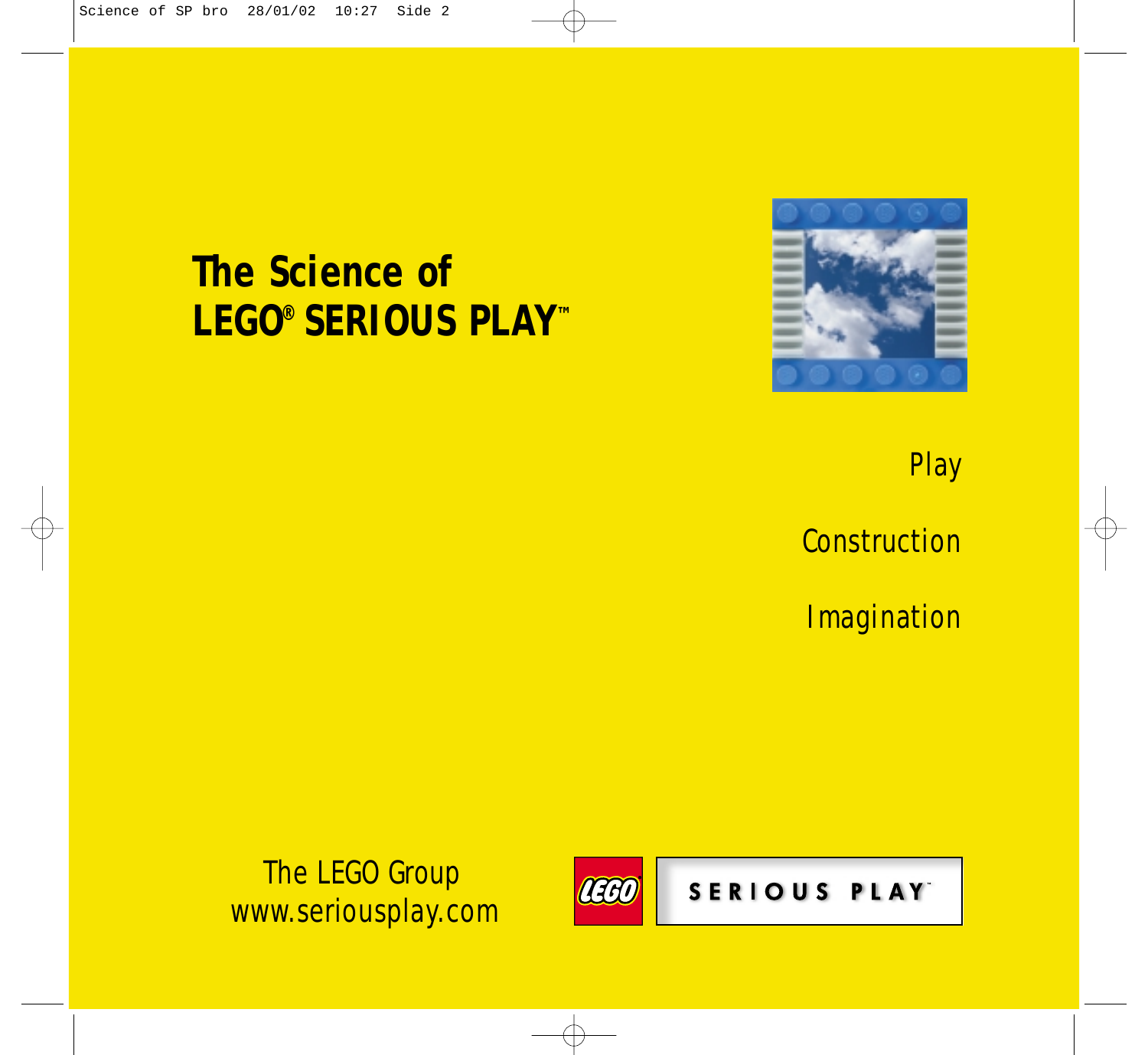### **Introduction**

LEGO SERIOUS PLAY IS AN ONGOING COLLABORATION OF SCIENTISTS, RESEARCHERS, BUSINESS CONSULTANTS, AND PRACTICING MANAGERS, DEDICATED TO IMPROVING BUSINESS PERFORMANCE.

This booklet presents many of the core ideas, research, and experience that went into designing the LEGO® SERIOUS PLAY™ concepts. We hope this booklet will provide some of the answers as to why SERIOUS PLAY might work for your business.

SERIOUS PLAY is our name for the process we have developed to bring the creativity, the exuberance, and the inspiration of play to the serious concerns of adults in the business world.

Our presentation here is divided into four main sections, corresponding to the four key elements that make up the theoretical foundation of LEGO SERIOUS PLAY: 1) Constructionism, 2) Play, 3) Imagination, and 4) Identity. To put it briefly, we will explore the science behind our conviction that constructing a metaphorical 3-D model of your business in a playful manner will unleash your creative imagination to develop an innovative and dynamic business strategy based on a clearer sense of your company's identity.

SERIOUS PLAY is a concept developed over several years by Executive Discovery, a member of the LEGO Group. It emerged out of the research and experience of a number of academics and practitioners searching for more effective ways to meet the increasingly complex and challenging demands of the business world. The two lead researchers, Johan Roos and Bart Victor, remain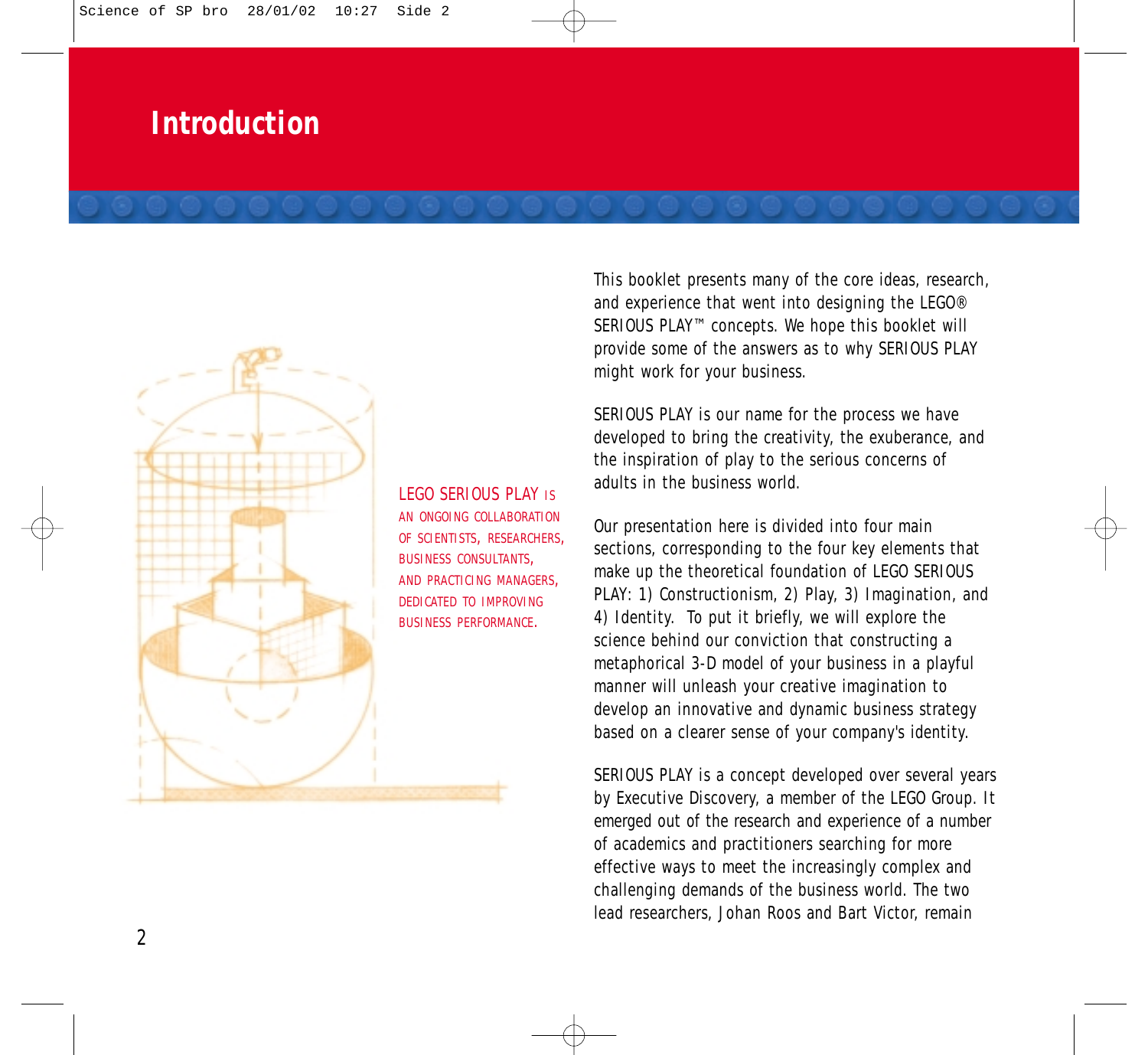

deeply involved in the development of SERIOUS PLAY and have been key members of the Executive Discovery team from the outset. They have been joined by a talented community of practicing managers, consultants, and scientists – all continuing the quest for the fruitful integration of work and play needed to develop innovative, winning strategies in today's fast-paced, multi-dimensional business world.

The LEGO Group became involved with SERIOUS PLAY very early in its development, both as a user of the process and as a company whose basic values are in complete alignment with the core ideas presented here. The name LEGO itself is a contraction of the Danish phrase "Leg Godt," which means "Play Well." In spearheading the development of LEGO SERIOUS PLAY, LEGO and Executive Discovery show their dedication to supporting the child in each and every one of us to "Play Well."

AT THE CORE OF LEGO SERIOUS PLAY ARE THE THEORETICAL ELEMENTS OF CONSTRUCTIVISM, PLAY, IMAGINATION, AND IDENTITY.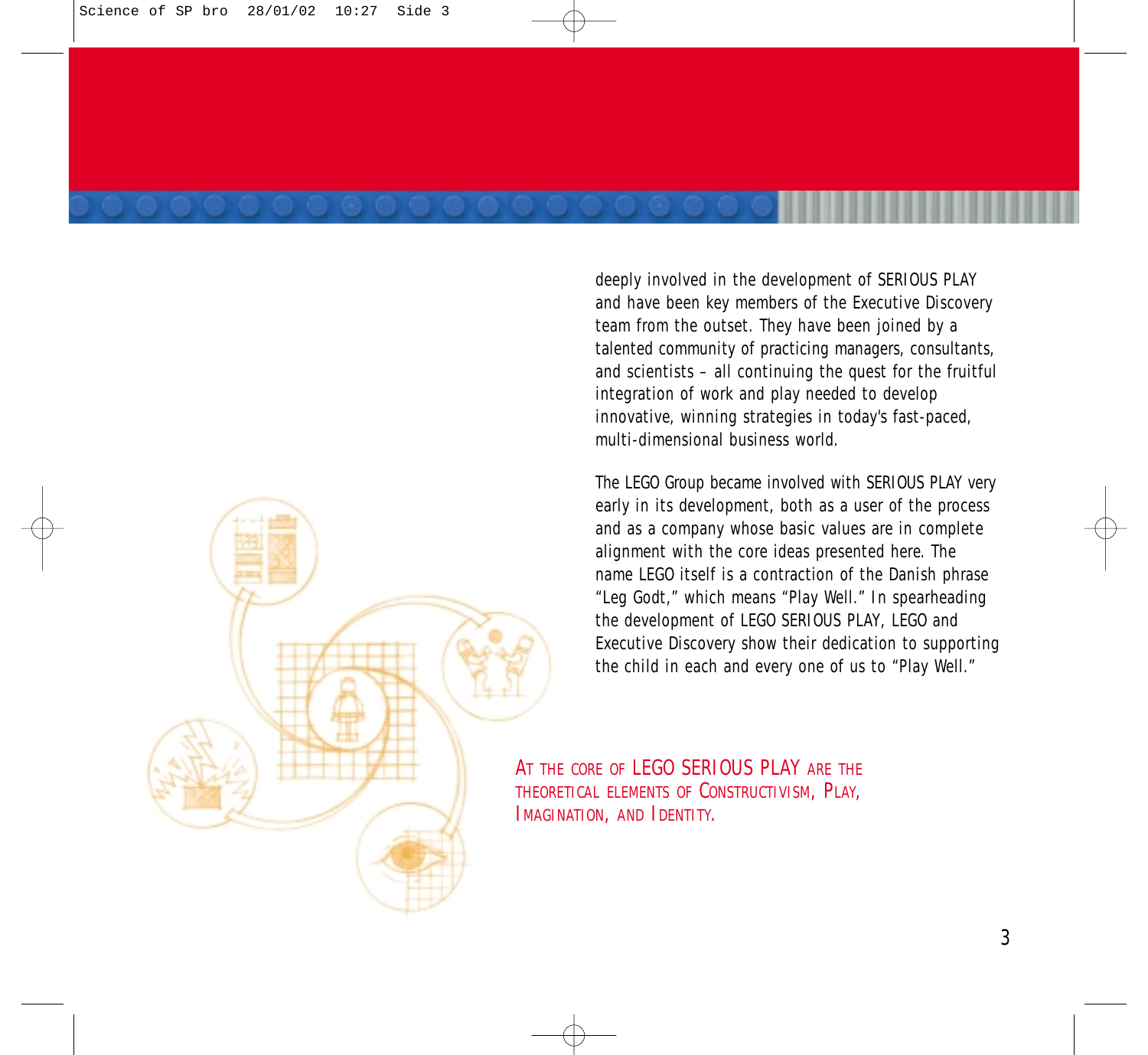# **Play: Learning Through Exploration and Storytelling**



ADULTS PLAY WITH ONE OR MORE SPECIFIC GOALS IN MIND: SOCIAL BONDING, EMOTIONAL EXPRESSION, COGNITIVE DEVELOPMENT, AND CONSTRUCTIVE COMPETITION.

At first glance, all this emphasis on play may seem incongruous. Most people view play as the very opposite of work, as something frivolous, as an activity to fill the leisure time when we are not attending to our more serious concerns. Indeed, the very term "SERIOUS PLAY" may seem like an oxymoron.

The LEGO Group has always taken play very seriously. While play is usually fun, it is seldom, if ever, frivolous. The literature on play is in agreement on this fact: play always serves a purpose. We define play as a limited, structured, and voluntary activity that involves the imaginary. That is, it is an activity limited in time and space, structured by rules, conventions, or agreements among the players, uncoerced by authority figures, and drawing on elements of fantasy and creative imagination.

Yet, adult play is not precisely the same as a child's play. When adults play, they play with their sense of identity. Their play is often, though not always, competitive. Adult play is often undertaken with a specific goal in mind, whereas in children the purposes of their play are less conscious. We have identified four purposes of adult play that are especially relevant to our discussion of LEGO SERIOUS PLAY: 1) social bonding, 2) emotional expression, 3) cognitive development, and 4) constructive competition.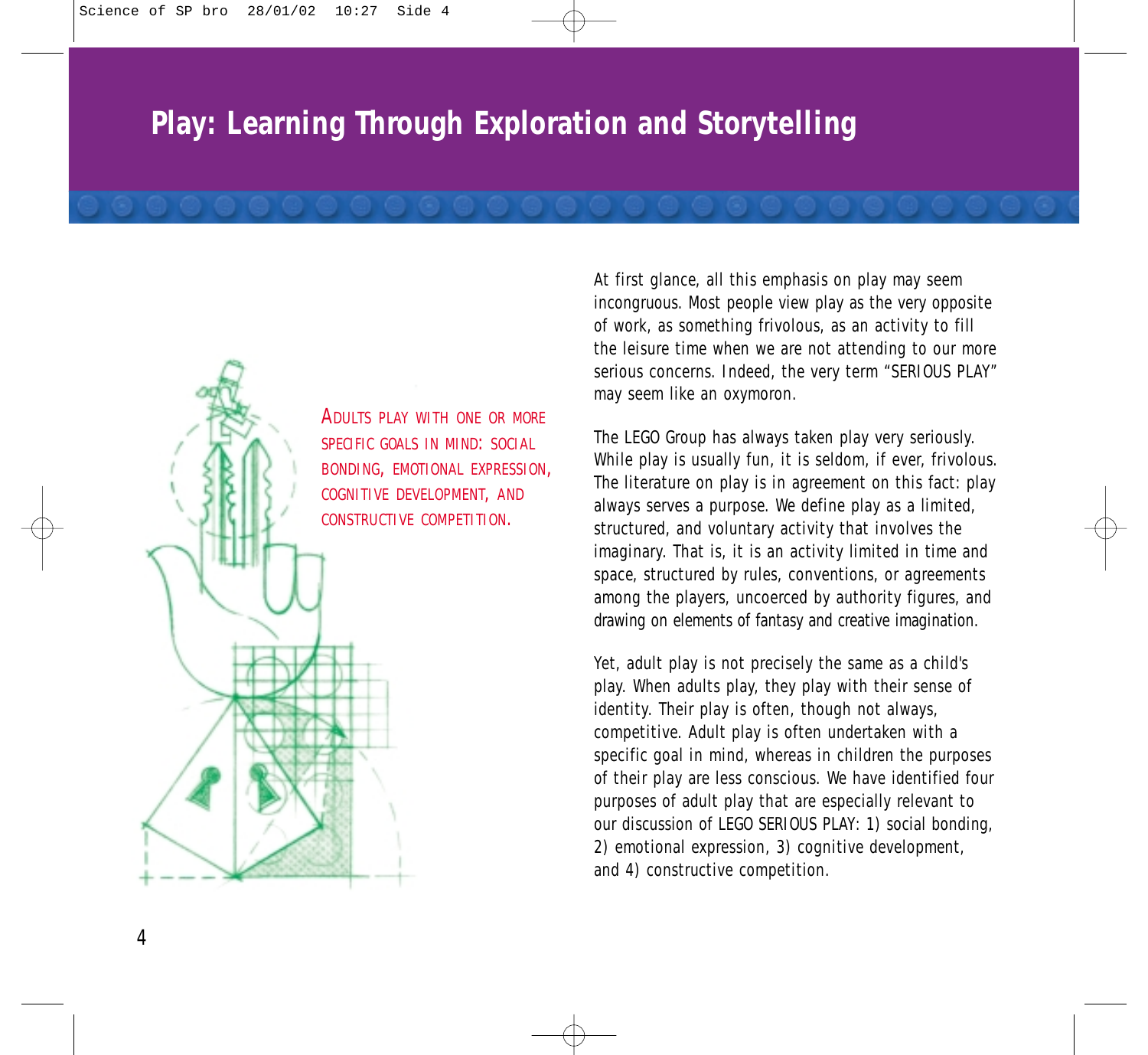



SOCIAL BONDING IS A SIGNIFICANT BENEFIT OF PLAY. IT BRINGS A SENSE OF PARTNERSHIP, COHESION, SECURITY, COOPERATION AND CULTURAL EXPRESSION.



PLAY CAN "DRIVE HOME" ABSTRACT CONCEPTS AND COMPLEX ISSUES THAT MAY OTHERWISE BE DIFFICULT TO COMPREHEND.

Social bonding is an important purpose because it brings a sense of partnership, cohesion, security, and role attribution through cooperation and cultural expression. Moreover, social bonding provides numerous possibilities to develop leadership, cooperation, teamwork, perseverance, altruism, etc., all of which contribute to the development of a discriminative self-appraisal and a constructive concept of the self.

The motivational basis for play is described in the literature as primarily emotional (Fein 1984, Vygotsky 1978). The representations used in play are in fact representations of the player's own affective knowledge. Emotions such as love, anger, or fear motivate and shape the different forms of play in which a player engages, as well as the symbolic expressions the player produces. Since play involves the capacity to pretend, and to shift attention and roles, it provides a natural setting in which a voluntary or unconscious therapeutic or cathartic experience may take place.

In terms of cognitive development, we will see, in our discussion of constructionism, how play can contribute to learning and understanding. Through the use of modeling and metaphor, the objects of play can take on meanings and can embody abstract concepts, thus concretizing formal relationships that can otherwise be quite difficult to comprehend.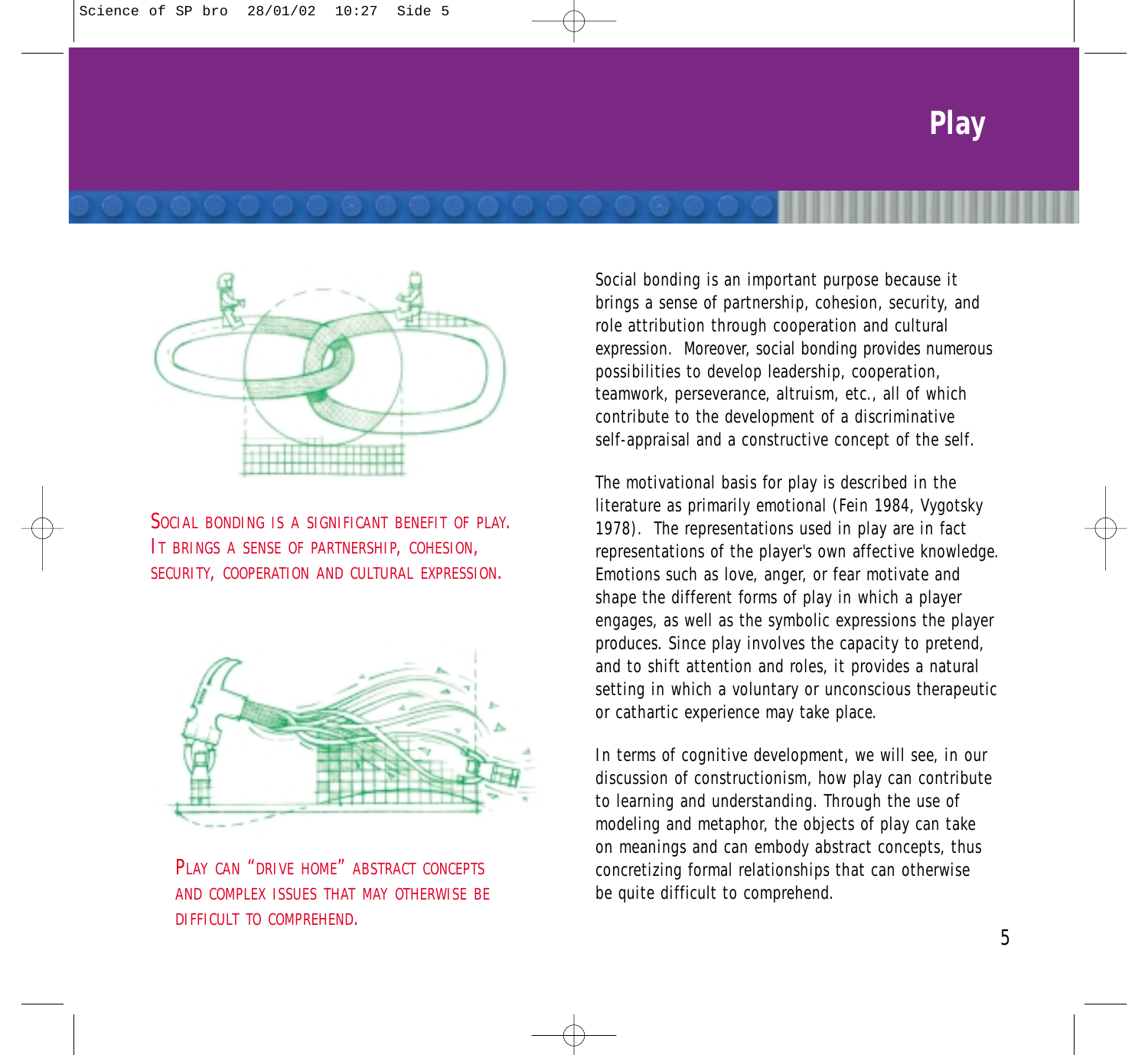

By constructive competition, we mean the sort of competition that allows us to measure our own skills against those of our opponents, not only for the purpose of "winning" but to enable us to strive to perform at our best. Huizinga believed that the major form of human play is contests, and that contests have a civilizing potential, developing social interest around which the society constructs its values (Huizinga, 1955). These "contests" need not be amongst the players, but can just as well serve a cohesive group "competing" for a shared objective. The critical feature is that play for adults can be as much tied to the real challenges of life as it is for children. Play is uniquely suited to hone our competitive intelligence.

### **Storytelling and Metaphor**

Storytelling and the use of metaphor are both key components of play. When children play, ordinary objects are transformed into mommies and daddies, animals, trucks and cars, and all sorts of characters in the narratives that children create in their play.

Of course, it is not only children who engage in such activities. Storytelling has been an integral part of the whole of human experience. Through myths, sagas, fairy tales, and family legends, people have used stories as a means for expressing ideals and values that are important to them. In stories, we deal with issues of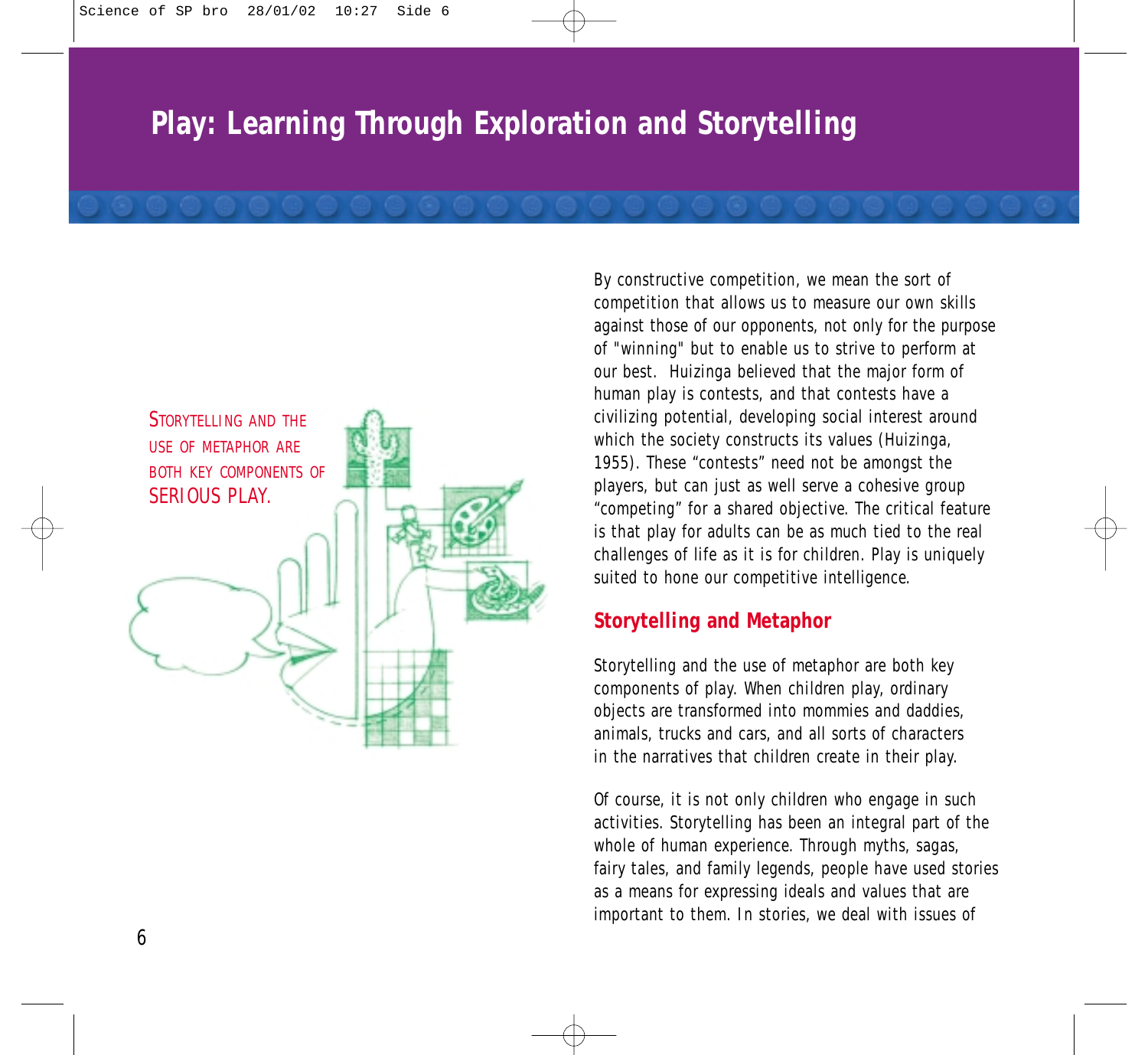culture, religion, social and personal identity, group membership, good and evil, etc. We often use the characters in our stories to express our hopes, deal with our fears, and resolve our conflicts.

Storytelling – or, more accurately, storymaking – is a fully active and concrete endeavor. As active participants, we step in and out of the process to elaborate, refine, or evaluate the characters, the setting, or the plot, as we go along. In doing so, we place ourselves in a unique position to make sense of the social, cultural, and interpersonal material that makes up the story in an active, dynamic way.

In organizations, stories contribute to the production, reproduction, transformation, and deconstruction of organizational values and beliefs. Organizational members dramatize organizational life through stories transforming mundane events into symbolic artifacts that contribute to the organization's history. In this respect, members have the power to "challenge" their organizations with a new story (Boje, 1991). Boje defines the storytelling organization as a "collective storytelling system in which the performance of stories is a key part of members' sense making and a means to allow them to supplement individual memories with institutional memory." (Boje, 1991, p. 106)

In organizational contexts, narratives serve a number of purposes: the socialization of new members, the legitimization of bonding and organizational identification, cultural control, and they serve as a lens through which organizational action may be understood and interpreted. (Putnam, 1995.)

The most vivid storytelling makes ample use of the linguistic construct known as metaphor; that is, a form of thinking and language through which we understand or experience one thing in terms of another. MIT professor Donald Schon has argued that metaphors can actually generate radically new ways of understanding things (Schon, 1971.) He observed how product development researchers, trying to make an artificial bristle paintbrush, had a breakthrough when one member of the group observed, "A paintbrush is a kind of pump." According to Schon, metaphor is much more than just "flowery language"; it can play an active, constructive, and creative role in human cognition.

IN ORGANIZATIONS, STORIES CONTRIBUTE TO THE CONSTRUCTION, REPRODUCTION, OR TRANSFORMATION OF VALUES AND BELIEFS.

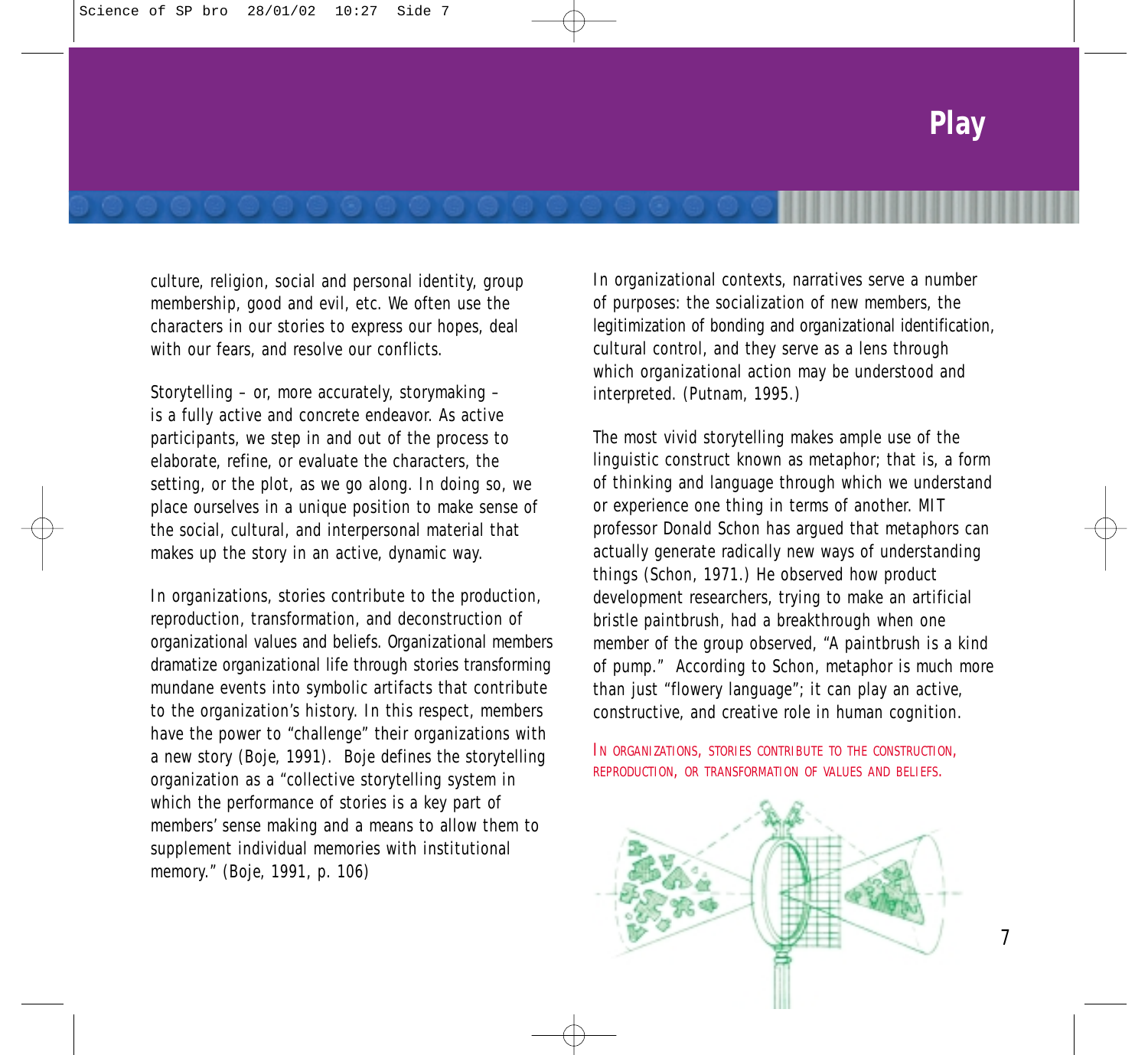### **Constructivism and Constructionism: Building Knowledge by Building Things**

#### WE BUILD KNOWLEDGE STRUCTURES BASED ON OUR EXPERIENCE IN THE WORLD.



LEGO SERIOUS PLAY draws on many ideas from the fields of psychology and behavioral science. In this section we will explore two such ideas:

*Constructivism* – a theory of knowledge developed by Jean Piaget, his colleagues and his institute in Geneva, Switzerland.

*Constructionism* – a theory of learning developed by Seymour Papert and his colleagues at MIT in Cambridge, Massachusetts (USA).

Although both Piaget and Papert developed their theories through observing the behavior and learning activities of children, Papert, especially, believes that these findings are equally applicable to adults. In what follows, we first discuss how these theories were developed and then see what their implications are for LEGO SERIOUS PLAY.

### **Constructivism**

Jean Piaget is perhaps best known for his stage theory of child development. But even more fundamental than his stage theory was his theory that knowledge is not simply "acquired" by children bit by bit, but constructed into coherent, robust frameworks called "knowledge structures." Children build these structures based on their experience in the world.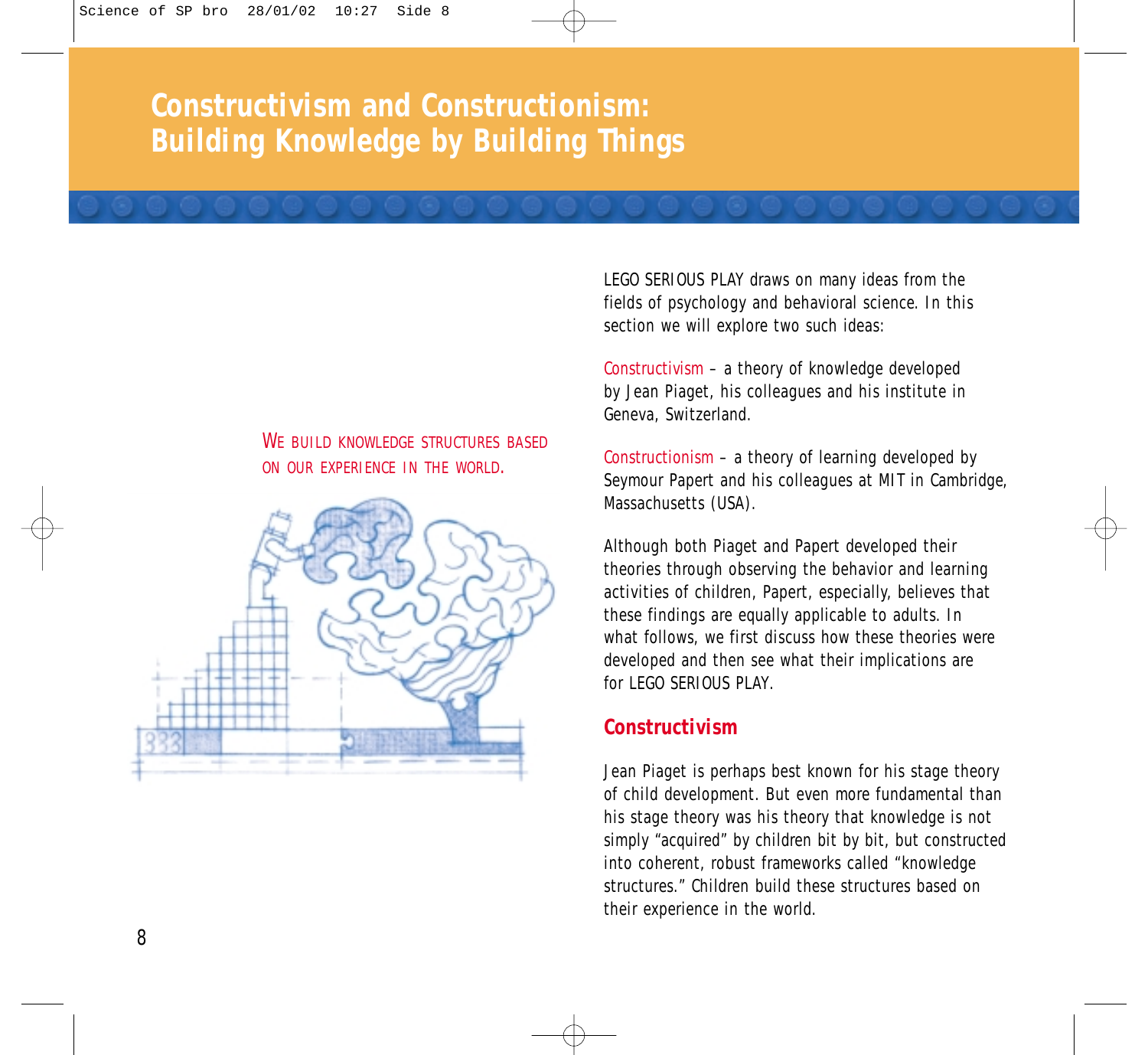Piaget discovered that children are not just passive absorbers of experience and information, but active theory builders. In one of his more famous experiments, Piaget discovered that young children believe that water can change in amount when poured from a short, wide glass into a tall, thin one. These children have built a theory – which, indeed, works most of the time – that states "taller means more." This theory was no doubt built out of many experiences (measuring children's heights back to back, building block towers, amount of milk in one glass) into a robust structure. Mere insistence could not convince these children that the water did not change its amount. In other words, you could not simply tell these children the "right" answer. They wouldn't believe you if you did. They have to build a new, more sophisticated knowledge structure, that takes into account the theory, again based on their experience, that "wider" can also mean "more", before they will consider that the water does not change its amount.

Piaget's theory of knowledge, stipulating that knowledge is built or constructed by the child, is known as constructivism. Children are not seen as empty vessels into which we can pour knowledge. Rather, they are theory builders who construct and rearrange knowledge based on their experiences in the world.

#### **Constructionism**

Seymour Papert was a colleague of Piaget's in the late 1950s and early '60s. He was convinced of Piaget's theory of constructivism but wanted to extend Piaget's theory of knowledge to the fields of learning theory and education. He wanted to create a learning environment that was more conducive to Piaget's theories. He saw conventional school environments as too sterile, too passive, too dominated by instruction. Such environments did not allow children to be the active builders that he knew they were.

Papert eventually called his theory "constructionism." It included everything associated with Piaget's constructivism, but went beyond it to assert that constructivist learning happens especially well when people are engaged in constructing a product, something external to themselves such as a sand castle, a machine, a computer program, or a book.

Since constructionism incorporates and builds upon Piaget's theory of constructivism, two types of construction are actually going on, each reinforcing the other. When people construct things out in the world, they simultaneously construct theories and knowledge in their minds. This new knowledge then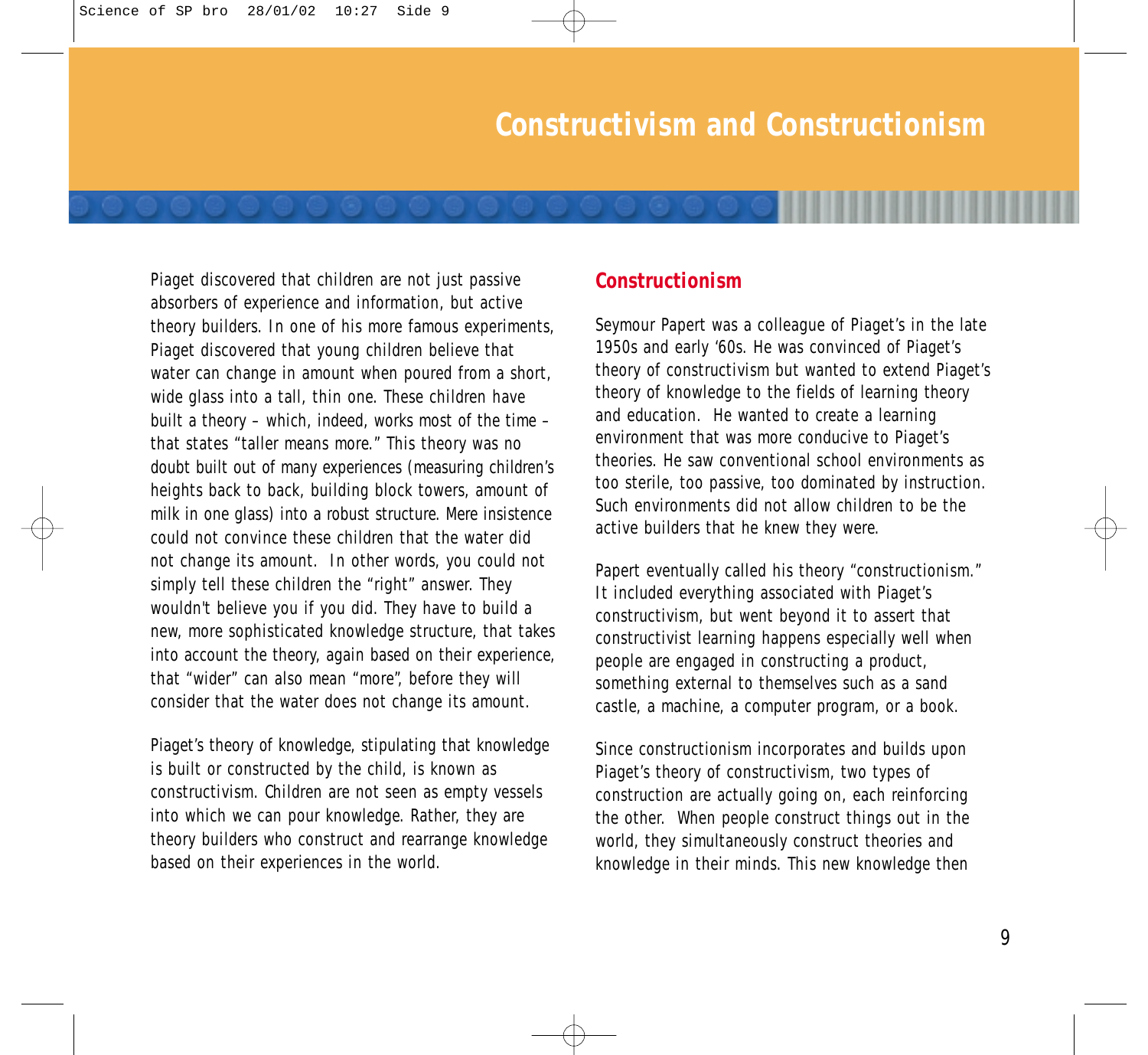## **Constructivism and Constructionism: Building Knowledge by Building Things**

### **LEARNING HAPPENS ESPECIALLY** WELL WHEN WE ACTIVELY CONSTRUCT SOMETHING EXTERNAL TO US.



enables them to build even more sophisticated things out in the world, which yields still more knowledge, and so on, in a self-reinforcing cycle.

Papert first began thinking about constructionism in the late 1960s, after observing a group of students, over several weeks, become deeply and actively engaged in creating soap sculptures in an art class. The experience left a deep impression on him. Several things struck him: the level of engagement of the children; the elements of creativity and originality in the actual products; the interaction and collaboration among the children; the longevity of the enterprise, and the sheer sense of fun and enjoyment that permeated the experience.

Being a mathematician by training, Papert could not help wondering why most mathematics classes were so unlike these art classes. He observed that math classes by comparison, were dull, boring, unengaging, passive, dominated by instruction, and anything but fun. Why was this so? He knew from his own experience that mathematics was exciting, beautiful, challenging, engaging, and every bit as creative as making soap sculpture. Why was it being ruined for so many children?

Papert's contemplations on that soap sculpture class led him on a many-year journey to design a more constructable mathematics. He knew he would have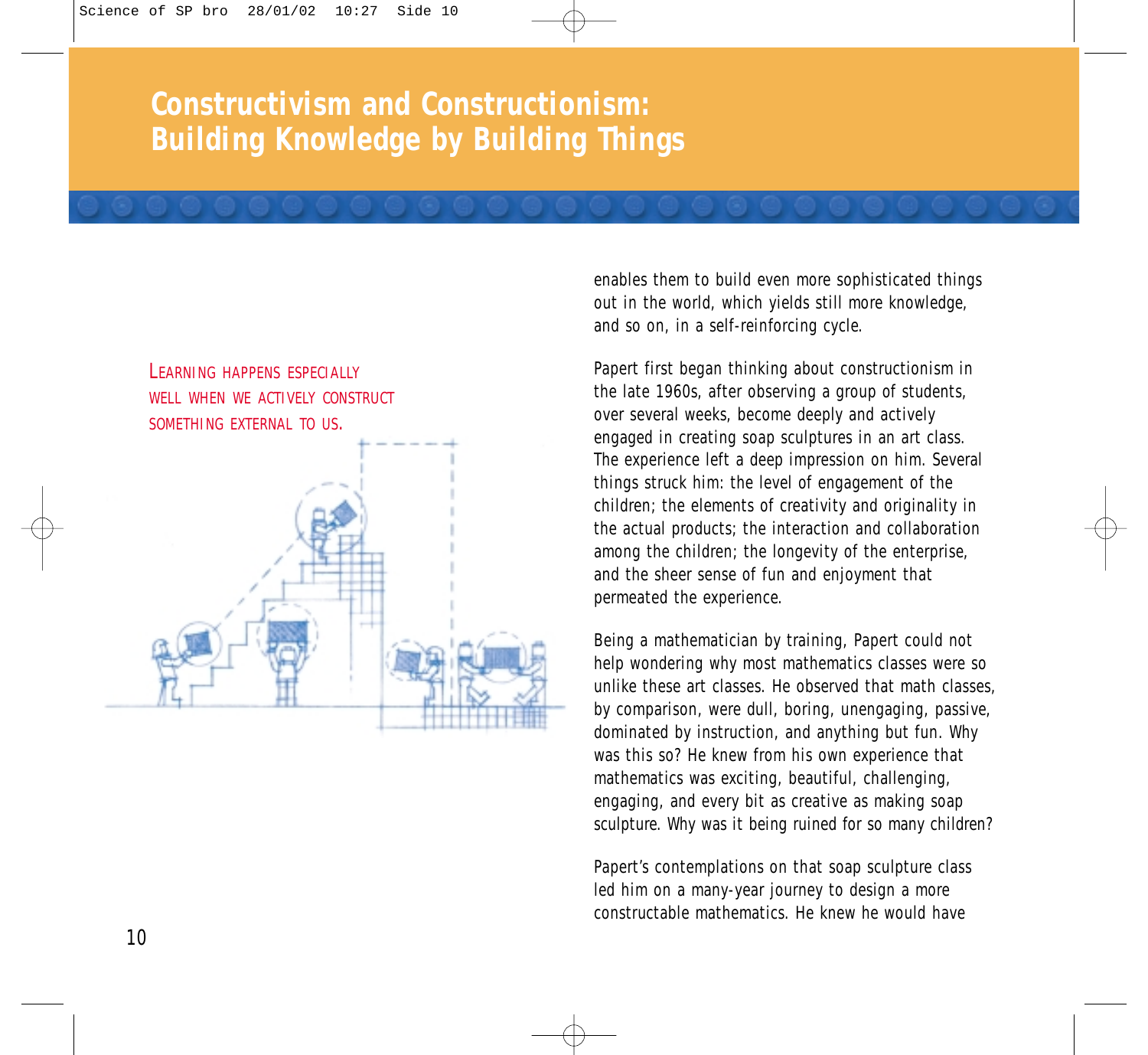to work with media more sophisticated and powerful than simple art materials.

In the 1970s, Papert and his colleagues designed a computer programming language called Logo, which enabled children to use mathematics as a building material for creating pictures, animations, music, games, simulations (among other things) on the computer. Then, in the mid-1980s, members of his M.I.T. team developed LEGO TC Logo, which combined the computer language with the familiar LEGO construction toy. LEGO TC Logo enabled children to control their LEGO structures by creating programs on the computer. The resulting behaviors of such machines can be arbitrarily complex.

It was out of the repeated experience of seeing children use these sorts of materials – not just in order to learn about mathematics and design but to actually be mathematicians and designers – that led Papert to conclude, "Better learning will not come from finding better ways for the teacher to instruct, but from giving the learner better opportunities to construct."

#### **The Value of Concrete Thinking**

Although Papert's constructionism embraces and builds upon Piaget's constructivism, over time, Papert eventually came to see some drawbacks to Piaget's stage theory. In 1990, Papert wrote

*"...I think now that the ...most outstanding corrections one must make to Piaget's epistemology are related to his supervaluation of the logical, the formal, and the propositional forms of thought. His most important contribution is recognizing the importance of what he calls concrete thinking. His major weakness is his resistance to giving up the value system that places formal thinking "on top." This resistance leads him to see concrete thinking as children's thinking, and so keeps him from appreciating the full breadth of his discovery of the "concrete" as a universal form of human reason." – Papert, 1990*

Papert came to view the notion of "concrete thinking" not as a stage that children outgrow, but rather as a style of thinking that has its benefits and uses, just as logical or formal thinking has its benefits and uses. In other words, unlike Piaget, he does not see concrete thinking as the cognitive equivalent of baby talk. He sees concrete thinking – i.e. thinking with and through concrete objects – as a mode of thinking complementary to more abstract, formal modes of thought. It is a grave mistake, in Papert's view, to forsake or cast off concrete thinking, (as a snake sloughs off its skin,) in favor of purely abstract thought, for to do so would seal oneself off from valuable modes of thinking and pathways to knowledge not as accessible by other means.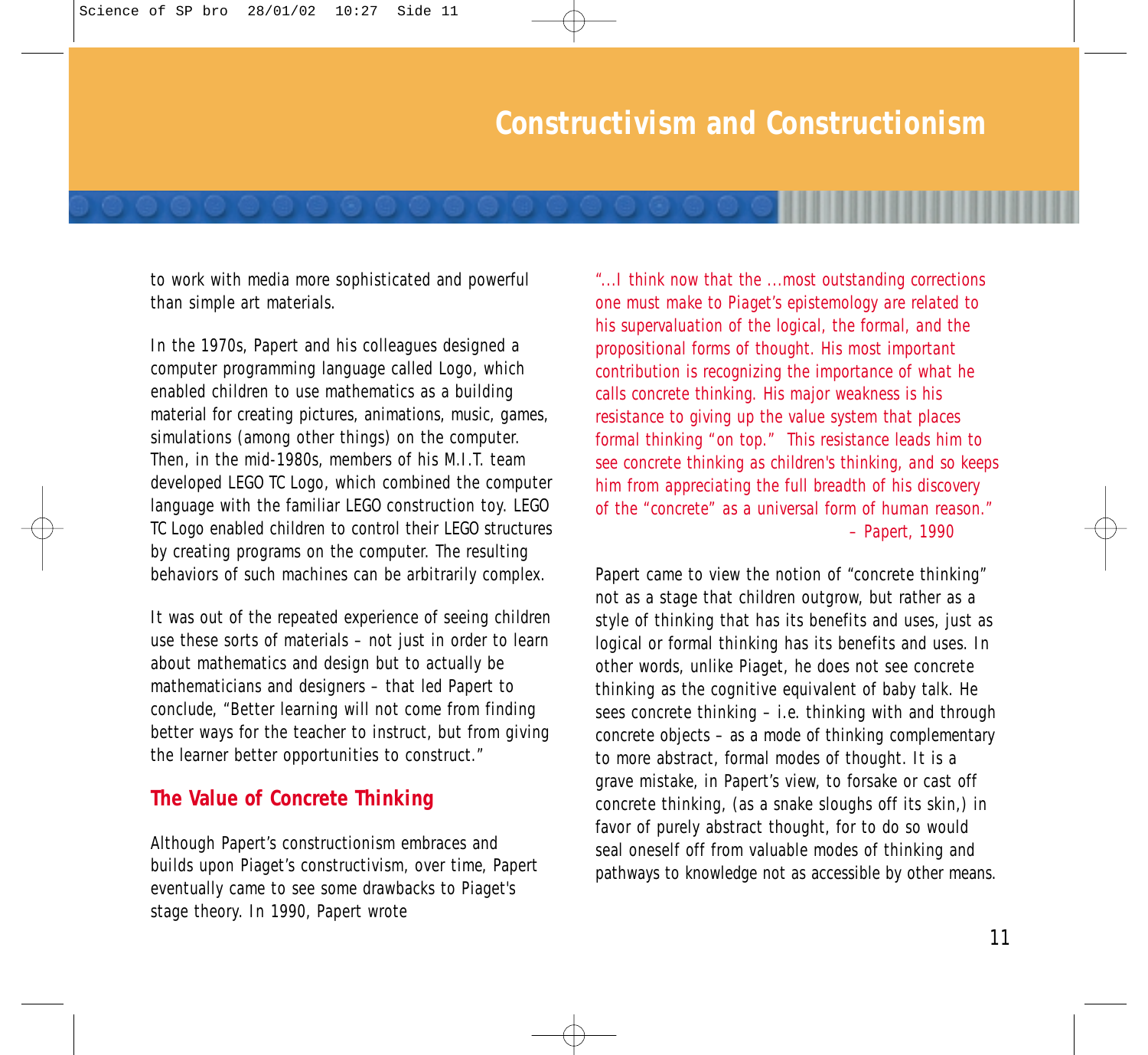### **Constructivism and Constructionism: Building Knowledge by Building Things**

WHEN WE "THINK THROUGH OUR FINGERS" WE RELEASE CREATIVE ENERGIES, MODES OF THOUGHT, AND WAYS OF SEEING THINGS THAT MAY OTHERWISE NEVER BE TAPPED. Thus, constructionism is not just a theory about how to facilitate children's learning. It applies to adults as well. Constructionism is a way of making formal, abstract ideas and relationships more concrete, more visual, more tangible, more manipulative, and therefore more readily understandable.

The emphasis that constructionism places on concrete thinking has obvious import for LEGO SERIOUS PLAY. At the core of both ideas is the notion that when we "think with objects" or "think through our fingers" we unleash creative energies, modes of thought, and ways of seeing that most adults have forgotten they even possessed. But we were all children once, and we all knew how to play. LEGO SERIOUS PLAY stakes its reputation on the belief that adults can regain their ability to play, can dust off those modes of concrete thinking and put them to use again, and that when they do, great benefits are in store for them.

A business or company is so much more than a building and the people in it. It is a vast network of interconnections and complicated relationships on many different levels. Conveying such abstract relationships on paper through graphs, flowcharts, block diagrams, etc. often fails to capture the dynamic nature of the enterprise. While computer modeling and simulations are a step up from static models, these too are limited. It is often very difficult to comprehend the totality of these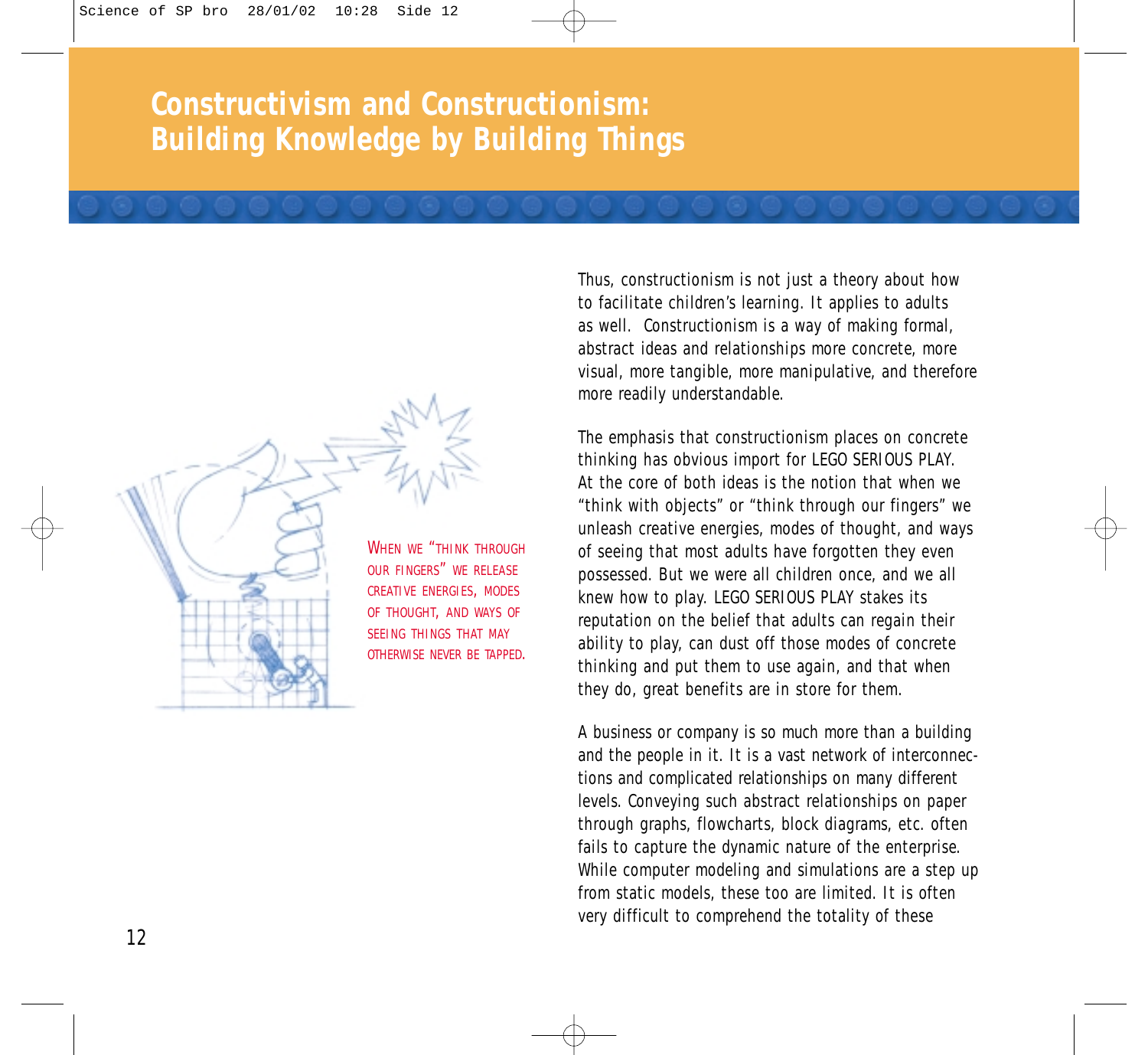

THE NOTION OF CONCRETE THINKING - THINKING THROUGH CONCRETE OBJECTS - REMAINS A VALUABLE PATHWAY TO KNOWLEDGE EVEN AFTER CHILDHOOD.

complex interrelationships. LEGO SERIOUS PLAY is our bold attempt to take the power of constructionism and apply it to the complexity of the business world, thereby making the abstract network of interrelationships that make up any business, concrete, appropriable, and comprehensible.

In our experience, when such a "model" of a business is constructed – not of the buildings, but of the business in a systemic sense – people see things they couldn't see before. They can look at a 3-D metaphorical model of their business and its landscape and visualize strategies that were formerly opaque and closed off to them. They can see their business enterprise in a more holistic sense. They can manipulate it, play with it, and ask all sorts of "what if" questions by physically manipulating their business model. "What if our key supplier goes bankrupt?" "What if we relocated our marketing team to Asia?" "What if our sales suddenly doubled?"

Getting managers and employees to "play" with their business may seem like a radical departure from the serious concerns of the boardroom. But that depends on your notion of play. Seeing play not as a leisure pursuit but as a serious activity that can unleash creative energies so sorely needed in the business world today, leads us even more deeply into the core ideas of LEGO SERIOUS PLAY, and that is where we shall turn next.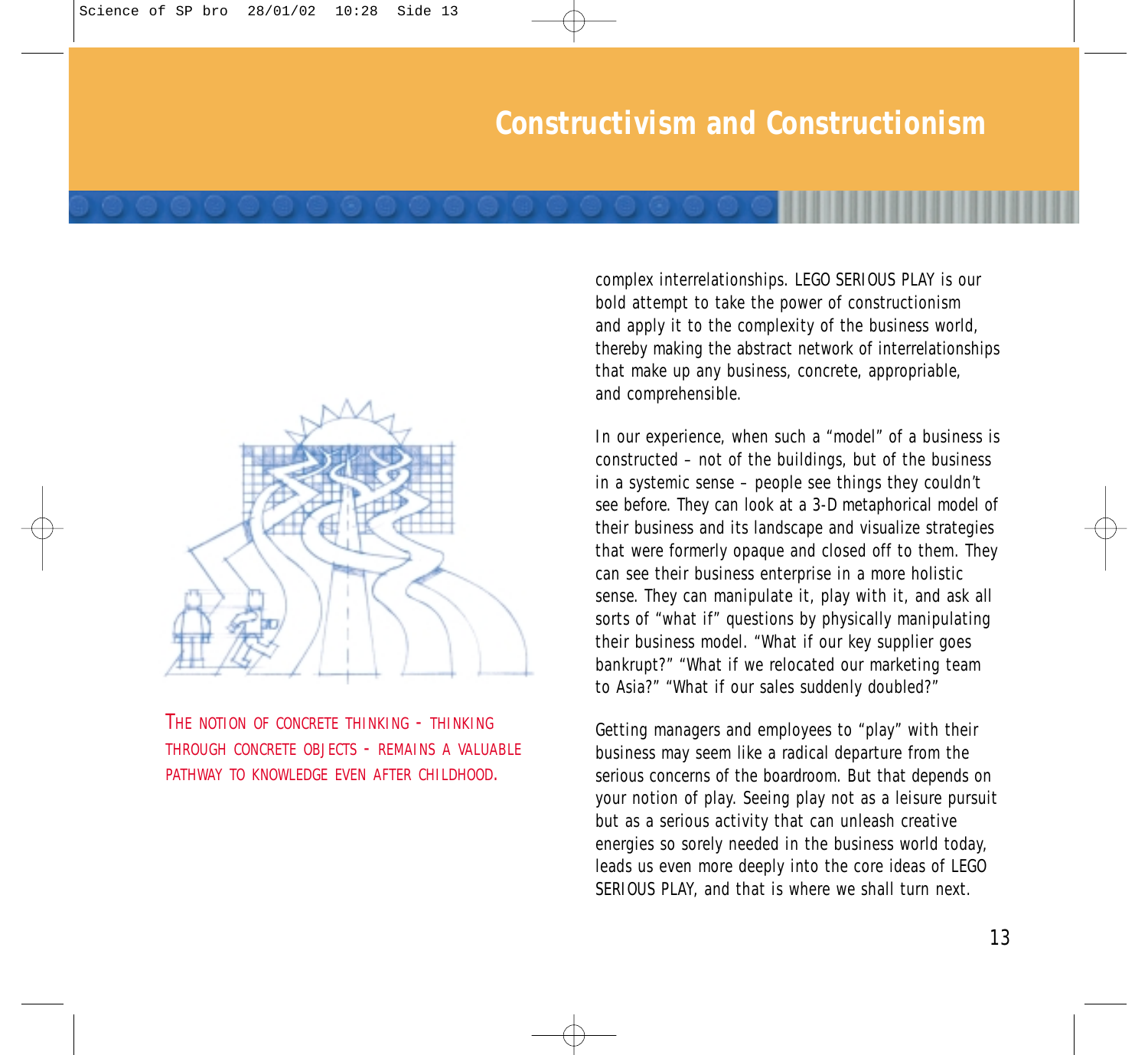## **Imagination: Tapping Into Our Creativity**

DESCRIPTIVE IMAGINATION NOT ONLY REVEALS WHAT IS HAPPENING IN THE OFTEN CONFUSING WORLD "OUT THERE", BUT IT ENABLES US TO MAKE SENSE OF IT AND TO SEE NEW POSSIBILITIES AND OPPORTUNITIES.



Throughout history, the term "imagination" has been given many different cultural and linguistic connotations. While all share the basic idea that humans have a unique ability to "form images" or to "imagine" something, the variety of uses of the term "imagination" implies not one, but at least three meanings: to describe something, to create something, to challenge something. From the point of view of LEGO SERIOUS PLAY, it is the interplay between these three kinds of imagination that make up what we call strategic imagination – the source of original strategies in companies.

#### **Descriptive Imagination**

The role of DESCRIPTIVE IMAGINATION is to evoke images that describe a complex and confusing world "out there." This is the imagination that identifies patterns and regularities in the mass of data generated by rigorous analysis and informed by judgment based on years of experience.

The literature on strategic management prescribes a wealth of techniques to stimulate our descriptive imaginations. Value chains, 2-by-2 matrices, flowcharts, as well as more artistic pictures of the business environment are all examples of such techniques, as is the delineation of future business scenarios. Each of these methods focus on revealing patterns and seeing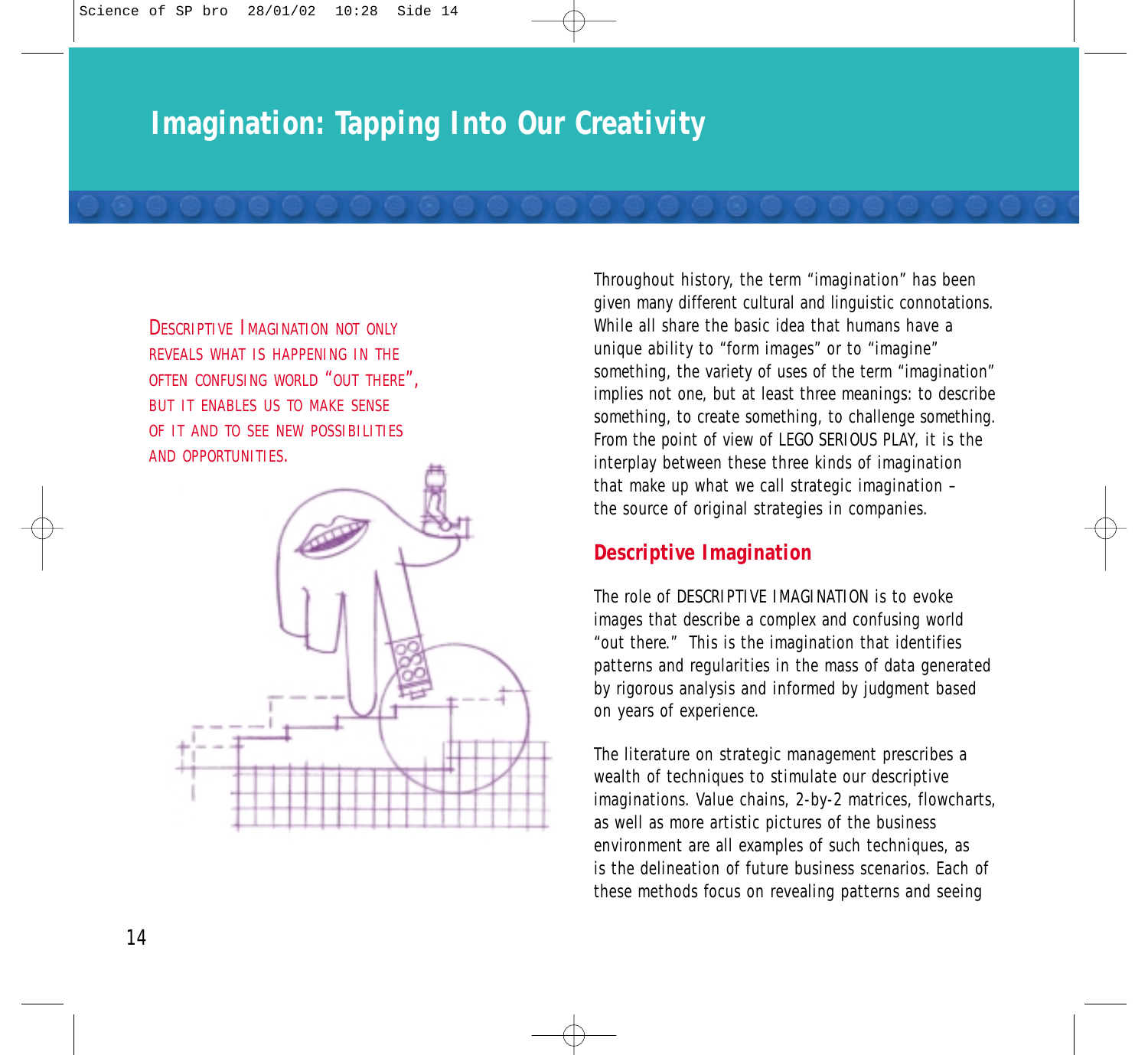things in a new way. Without Descriptive Imagination, strategy makers have only blind variation and luck – or lack of it – to rely on.

Descriptive Imagination, then, enables us to see what's going on in front of us, to make sense of it, but also to see new possibilities and opportunities within an often complicated, dynamic array of interactions.

#### **Creative Imagination**

CREATIVE IMAGINATION occupies a central role in the literature on strategy making. It is the essential feature of visioning, "skunk works," brainstorming, and thinking "out of the box." Whereas Descriptive Imagination enables us to see what is there in a new way, Creative imagination allows us to see what isn't there; that is, to create something really new, something totally different.

Creative Imagination is associated with innovative strategies where companies sought to make their competitors irrelevant rather than just beating them at their own game, in the spirit of what Hamel and Prahalad call "competing for the future," or what Kim and Mauborne call "value innovators."

Creative Imagination was at work when Michael Dell developed the strategy of make-to-order mass production for PCs and when companies like Victorinox, Harley Davidson, and Nike extend their brands to new markets and new products.

The motivation for Creative Imagination lies in the dissatisfaction people feel with current choices. Many management concepts and techniques, like TQM, stimulate managers to innovate "new ways of being" that are better than the current state. Often cloaked in mystery, the Creative Imagination is described, at times, by such terms as "thunder bolts," "God-given talent," or "genius." However, more sober minds find creativity everywhere and in everyone, and realize that, far from being mystical, it results from a lot of experience and analysis work, including (in the business world) market, competitive, and profitability analyses.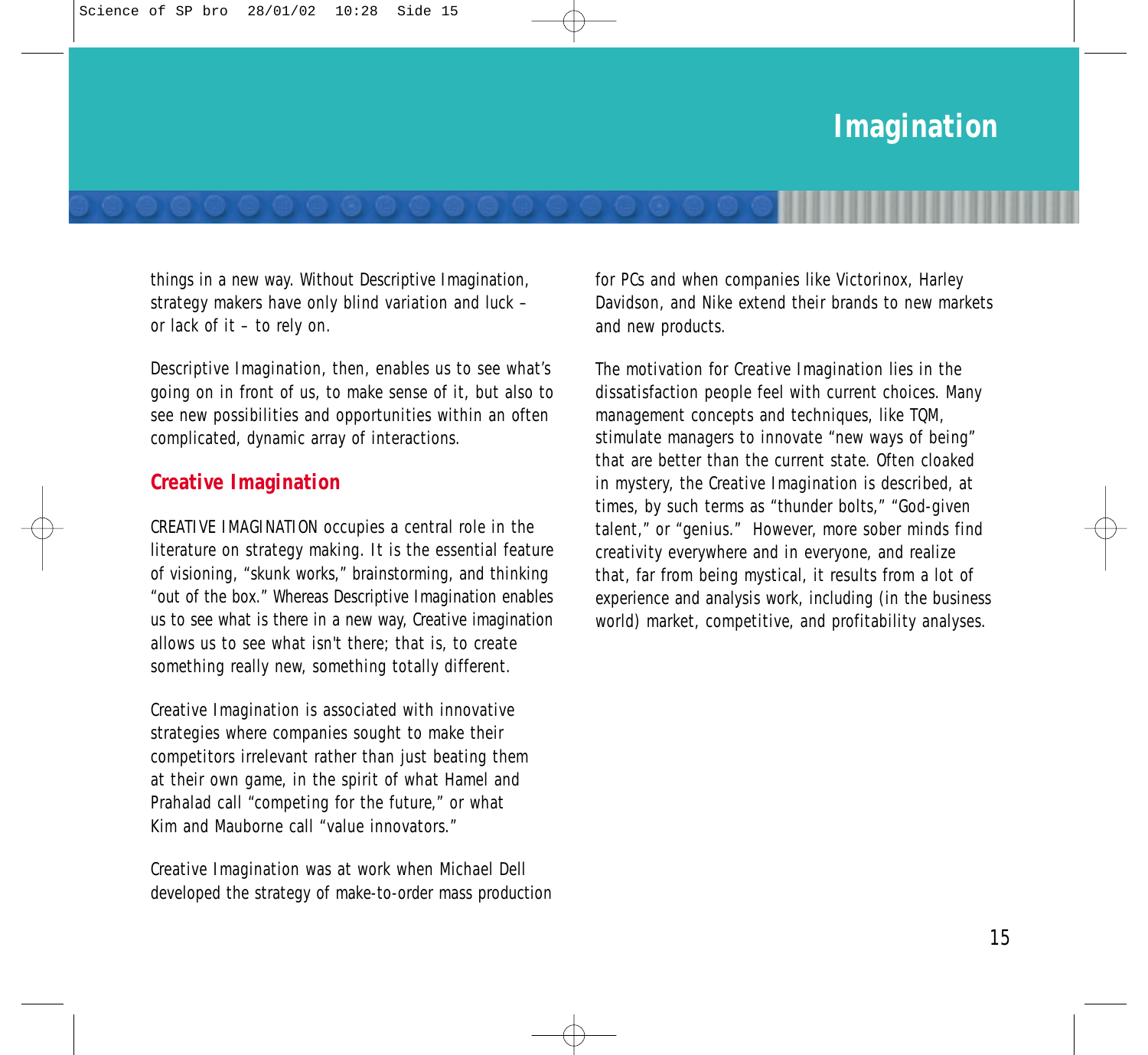## **Imagination: Tapping Into Our Creativity**



#### **Challenging Imagination**

CHALLENGING IMAGINATION is completely different from the other two kinds. It is with challenging imagination that we negate, contradict, and even destroy the sense of progress that comes from descriptions and creativity. Challenging Imagination overturns all the rules and wipes the slate clean. It goes beyond creative imagination in that it does not merely add on a new element to what's already there. Challenging Imagination starts from scratch and assumes nothing.

The methods of Challenging Imagination include deconstruction and sarcasm. An example of deconstruction is Michael Hammer's notion of "re-engineering." The whole idea of re-engineering – an idea frequently misunderstood – is not about improving existing practices. Rather, it is about "throwing it away and starting all over; beginning with the proverbial clean slate and reinventing how you do your work." (Hammer 1995:4)

The Challenging Imagination was necessary at Nokia when the company left behind its tradition of wood products and rubber boots to become a telecom innovator. The Challenging Imagination was also essential in the reinvention of such companies as IBM, Phillips, and Alcatel.

Deconstruction in this sense is often paired with sarcasm. Sarcasm is the recognition that there is no sacred thing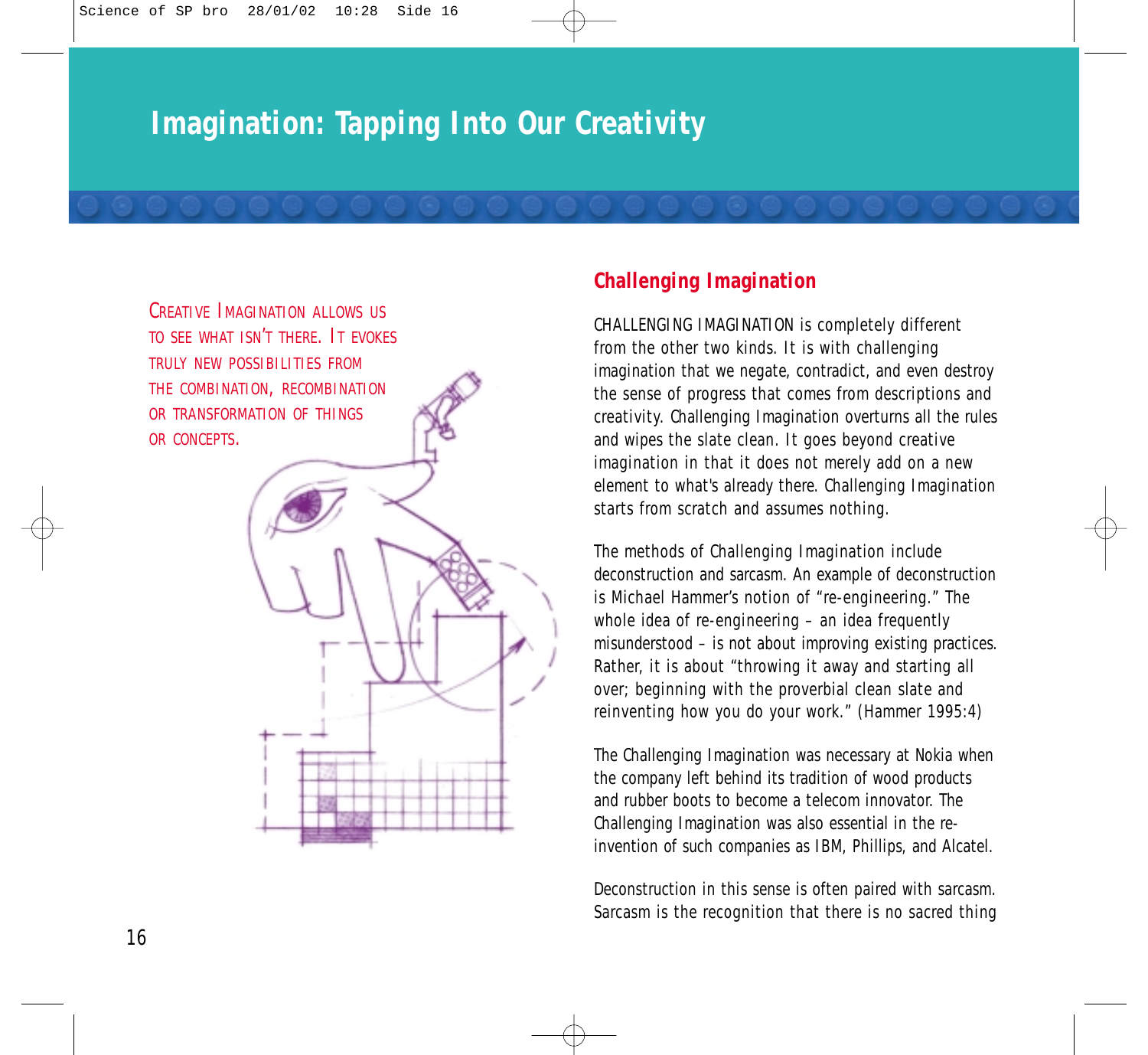# **Imagination**



as the "Truth." The most popular manifestation of this approach is the comic strip "Dilbert." Scott Adam's sarcasm and parody of the business world has become a vital force within conversations among strategy makers across industries throughout the world.

Of course, one can take this deconstruction too far and negate and reject everything, leaving oneself with nothing. The trap or pitfall of Challenging Imagination, then, is a kind of strategic nihilism, in which all choices are seen as flawed, all plans unfeasible, all positioning imprecise and deceptive.

What we are calling STRATEGIC IMAGINATION is a process that emerges from the complex interplay among these three kinds of imagination. While this interplay of imaginations is not directly observable, what we can observe are the manifested social dynamics among the strategy makers. These social dynamics fall into three categories: 1) the construction of knowledge gathered from knowledge and experience; 2) the sharing of meaning emerging from that knowledge; 3) the transformation of identity assimilating the new knowledge.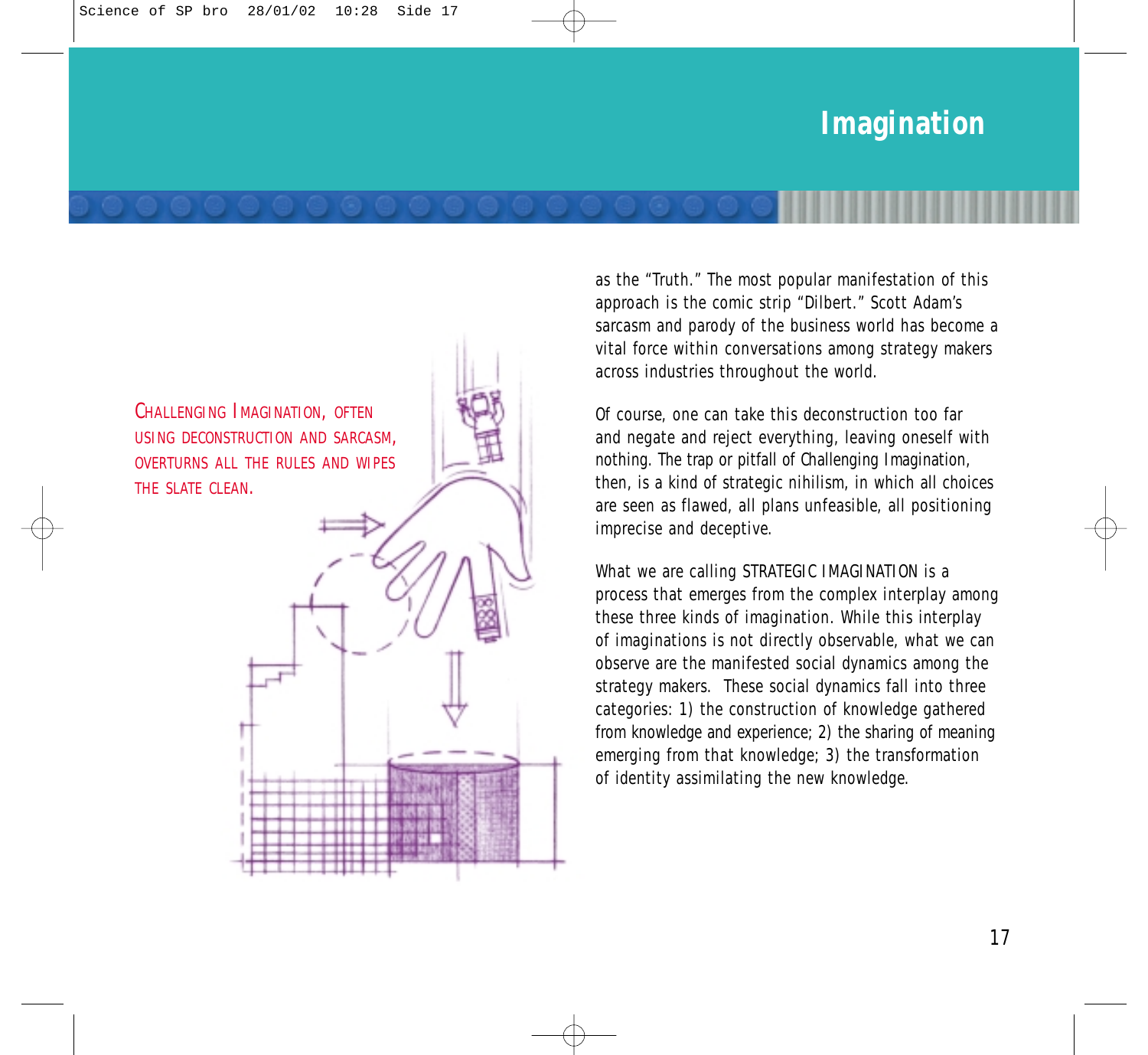### **Conclusion**

At Executive Discovery we are committed to a continuing development of both the art and the science of playing well for a purpose. In this booklet we have tried to share with you some of the science behind the development of our LEGO SERIOUS PLAY products. We invite your comments, critiques, and most importantly your challenging insights. We will be updating this booklet from time to time to keep our partners and serious players on top of the new developments. In furtherance of this commitment we maintain a strategic partnership with the Imagination Lab in Lausanne Switzerland. The work of the Imagination Lab was essential in developing this booklet.

Visit www.seriousplay.com for more information about applications of LEGO SERIOUS PLAY.

For more information about the academic research developed for LEGO SERIOUS PLAY and Real Time Strategy, visit www.imagilab.org.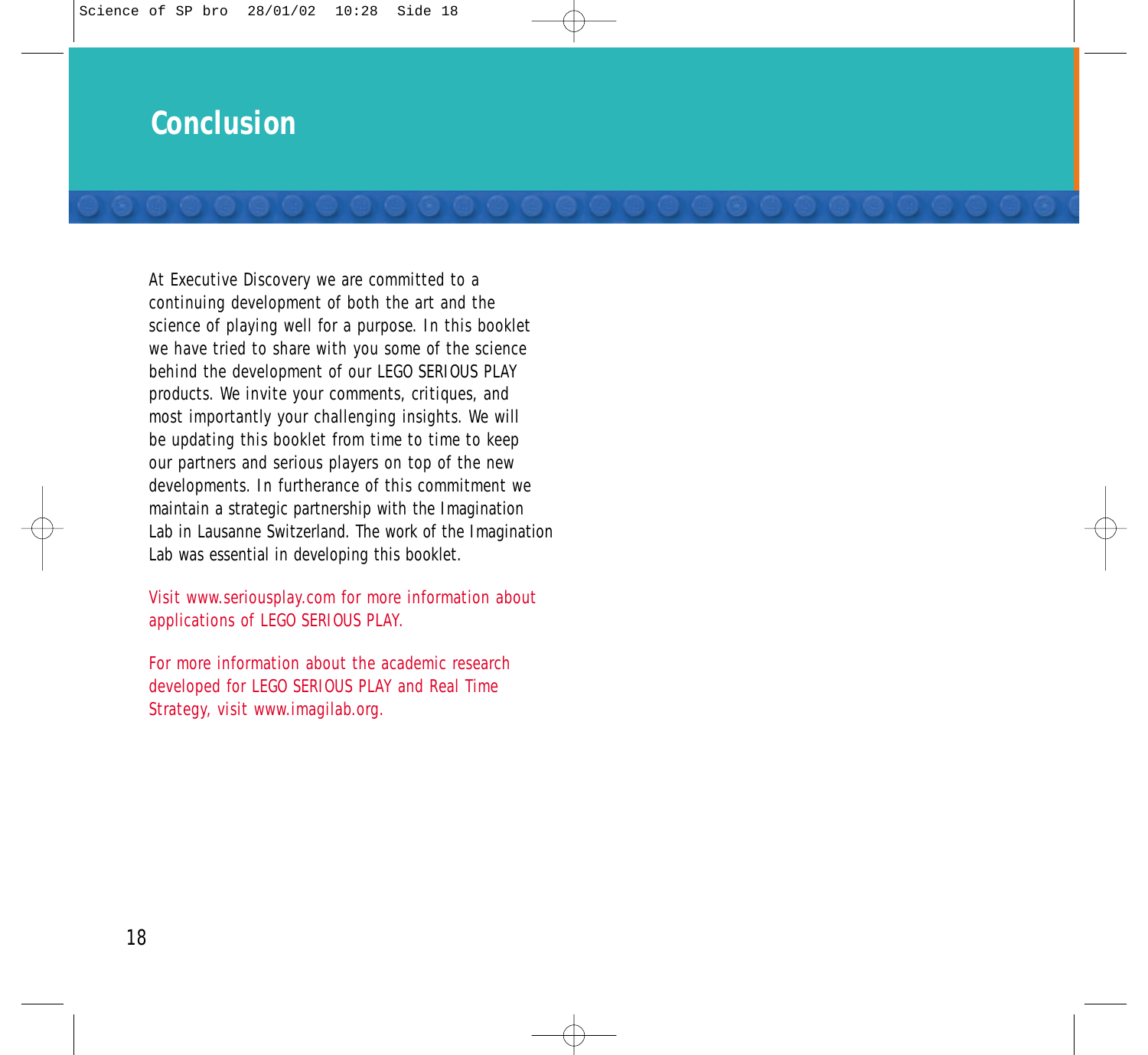### **REFERENCES and RESOURCES**

#### **Play**

- Bateson, G. Steps Into an Ecology of Mind. New York, NY: Ballantine, 1972.
- Berk, L. & Winsler, A. Scaffolding Children's Learning: Vygotsky and Early Childhood Education. Washington, D.C.: National Association for the Education of Young Children, 1995.
- Caillois, R. Des Jeux et des Hommes. Paris: Gallimard, 1958.
- Château, J. Le Jeu de L'enfant Après Trois Ans, sa Nature sa Discipline. Paris: Vrin, 1946.
- Csikszenmihalyi, M. Flow: The Psychology of Optimal Experience. New York, NY: Harper and Row, 1990.
- Duflo, C. Jouer et Philosopher. Paris: PUF, 1997.
- Fry, W. Jr. Sweet Madness: a Study of Humor. Palo Alto, CA: Pacific Books, 1963.
- Garvey, C. Play. Cambridge, MA: Harvard University Press, 1977.
- Geertz, C. The Interpretation of Cultures. New York, NY: Basic Books, 1973.
- Huizinga, J. Homo Ludens: A Study of the Play Element in Culture. Boston, MA: Beacon Press, 1955.
- Jung, C.G. Errinerungen, Träume, und Gedanken. Zürich: Rascher, 1962:202-207.
- Kafai, Y. Minds in Play. Hillsdale, NJ: Lawrence Erlbaum. 1995.
- Kearney, R., The Wake of Imagination: Toward a Postmodern Culture. Minneapolis: University of Minnesota Press, 1988.
- Mellou, E. "Creativity: The Imagination Condition." Early Child Development and Care 114 (1995): 97-106.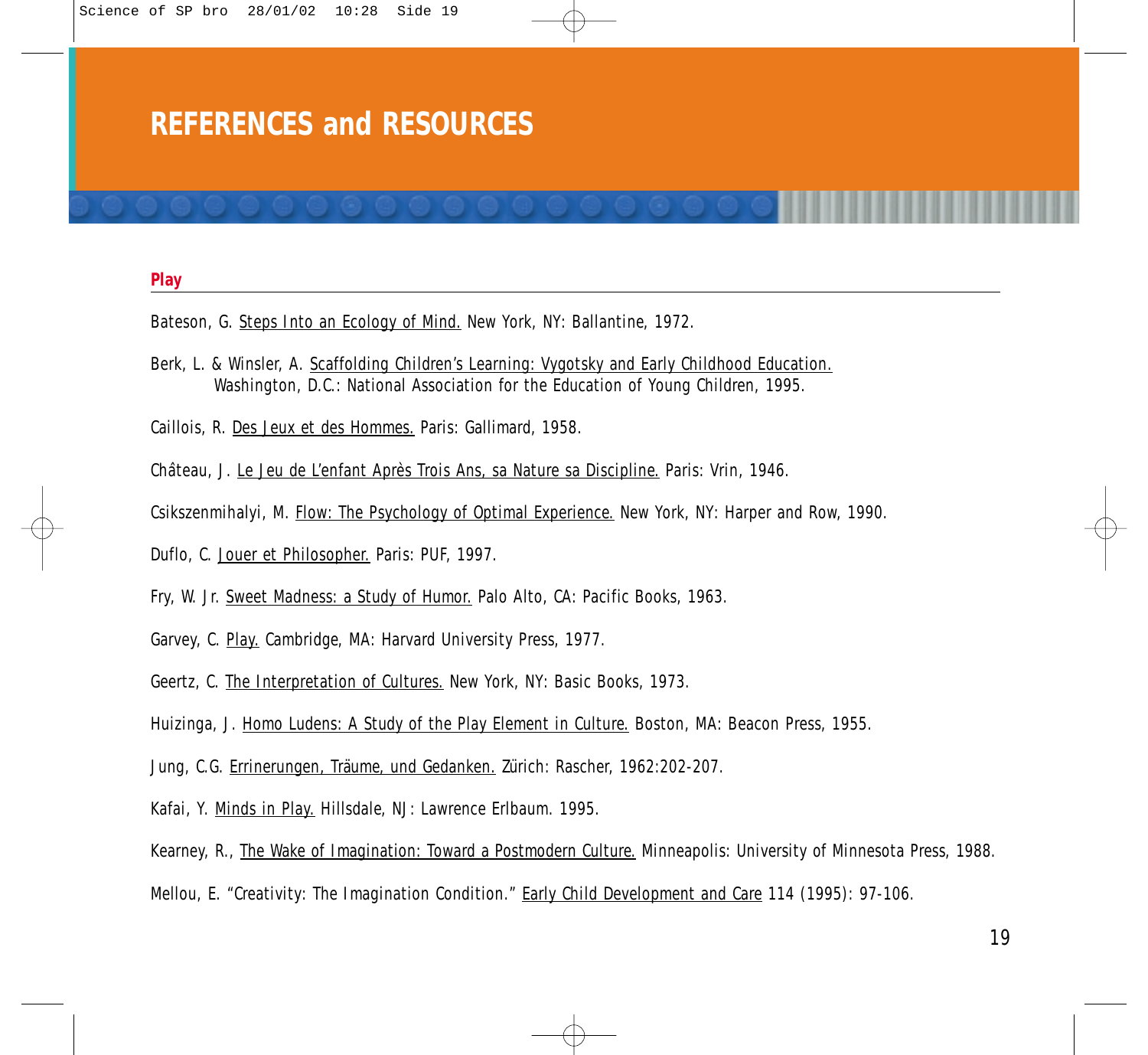### **REFERENCES and RESOURCES**

Nicopoulou, A. "Cognitive Development, and the Social World: Piaget, Vygotsky and Beyond." Human Development 36:1 (1993).

Oliver, D., & J. Roos. Striking a Balance: Complexity and Knowledge Landscapes. Maidenhead: McGraw-Hill, 2000.

Papert, S. The Connected Family. Atlanta: Longstreet Press, 1996.

- Piaget, J. La Formation du Symbole Chez L'enfant: Imitation, Jeu et Rêve, Image et Représentation. Neuchâtel: Delachaux et Nièstlé, 1945.
- Piaget, J. The Child's Conception of the World. London: Routledge, 1951.
- Putnam, H. "The Face of Cognition." Journal of Philosophy (Sep. 1995).
- Rieber, L. "Seriously Considering Play." ETR & D 44(2) (1996): 43-58.

Schon, D. The Reflective Practitioner: How Professionals Think in Action. New York: Basic Books, 1971.

Sutton-Smith, B. The Ambiguity of Play. Harvard University Press, Cambridge, MA: 1997.

VanderVen, K. "Play, Proteus and Paradox" in Pronin Fromberg, D. and D. Bergen (Eds.), Play from Birth to Twelve and Beyond: Contexts, Perspectives, and Meanings. New York: Garland, 1998.

Varela, F., E. Thompson, and E. Rosch. The Embodied Mind., Cambridge, MA: MIT Press, 1991.

Wilson, F. The Hand: How Its Use Shapes the Brain, Language, and Human Culture, New York, NY: Pantheon Books, 1998.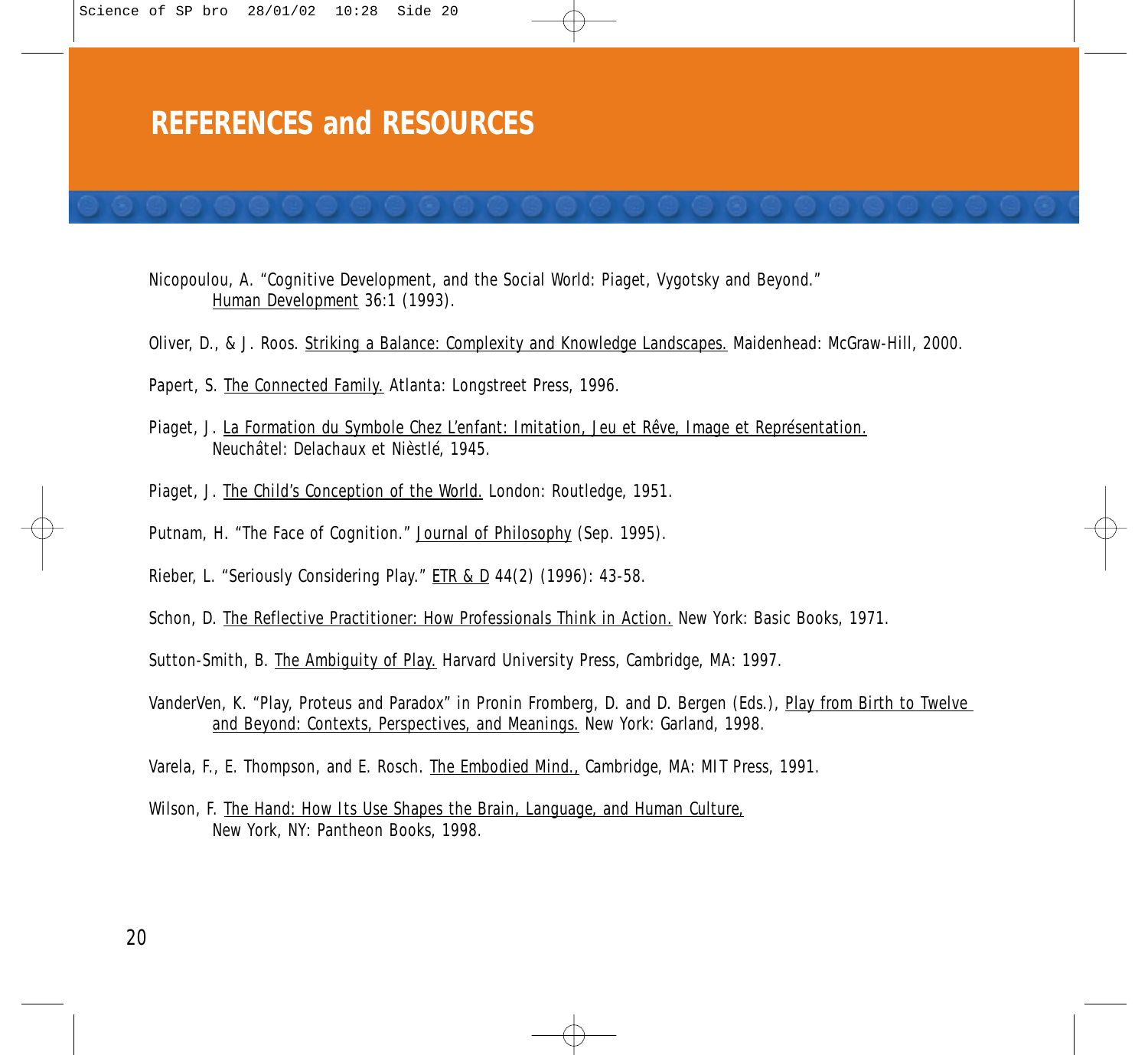#### **Storytelling and Metaphors**

- Boje, D. "Organizations as Storytelling Networks: A Study of Story Performance in an Office-supply Firm," Administrative Science Quarterly 36 (1991): 106-126.
- Lakoff, G., and Mark Johnson. Metaphors We Live By. Chicago: University of Chicago Press, 1980.
- Morgan, G. Images of Organization. Thousand Oaks, CA: Sage Publications, 1997.
- Oliver, D., and Johan Roos. Striking a Balance: Complexity and Knowledge Landscapes. New York: McGraw-Hill Publishing, 2000.
- Ortony, A. (ed.). Metaphor and Thought (2nd Edition). Cambridge, UK: Cambridge University Press, 1993. *See especially the introduction by Andrew Ortony, as well as articles by Max Black, Richard Boyd, Raymond Gibbs, Thomas Kuhn, and Donald Schon.*
- Tsoukas, H. "The Missing Link: A Transformational View of Metaphors in Organizational Science." Academy of Management Review 16 (1991): 566-585.

#### **Constructionism**

- Gruber, H and J. Vonèche. (eds.) The Essential Piaget. New York, NY: Basic Books, 1977.
- Harel, I. and S. Papert. (eds.) Constructionism. Norwood, NJ: Ablex Publishing Corporation, 1991.
- Harel, I. (ed.) Constructionist Learning. Cambridge, MA: M.I.T. Media Laboratory, 1990.
- Kafai, Y., and M. Resnick. (eds.) Constructionism in Practice: Designing, Thinking, and Learning in a Digital World. Mahwah, NJ: Lawrence Erlbaum, 1996.